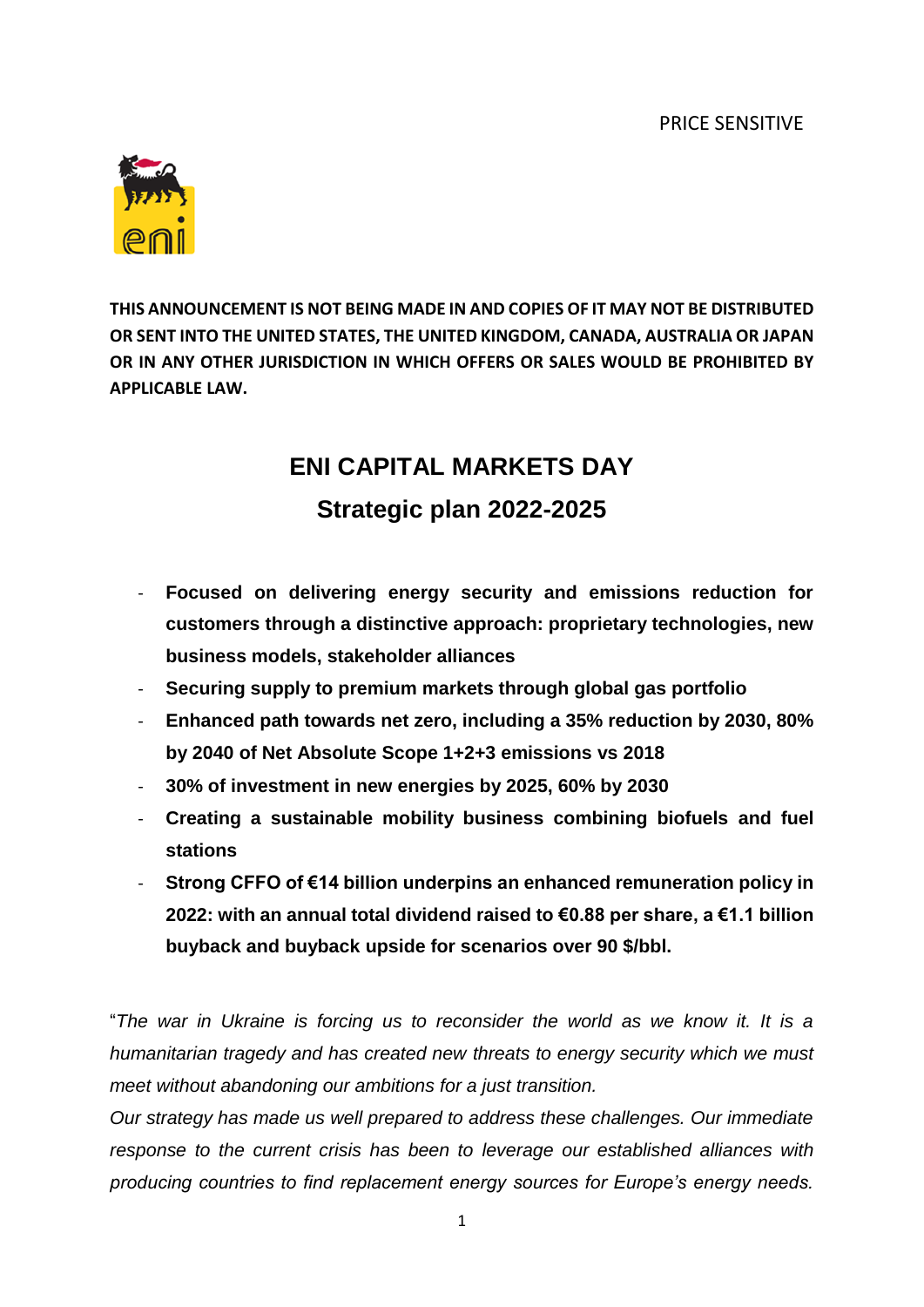*We can make available to the market more than 14 TCF of additional gas resources for the short to medium term.* 

*This complements our work to develop new decarbonised products and services which can help deliver both energy security and carbon reduction by providing to our customers a full set of decarbonized energy products and services. The result of this strategic approach underpins our decision to accelerate our pathway to net zero with a 35% cut to scope 1+2+3 emissions by 2030, and 80% by 2040 compared to 2018. To fast track our transition and serve our customers better, we have created a series of dedicated satellite companies that draw on our proprietary technology, lean operational model and strong stakeholder alliances. The creation of Plenitude, Vår Energi, Azule (our JV with BP in Angola) and the recent listing of Energy One (London's first SPAC focused on the energy transition) illustrates how we are seeking to draw new investment into Eni and strike the right balance in cash allocation and returns. We are now merging our biorefining, fuel stations and ride sharing businesses into a dedicated, focused on sustainable mobility entity consistent with this strategy. Our industrial plan, supported by the continued strengthening of our financial position, through efficient capital management and portfolio optimization, allows us today to further enhance our competitive shareholder distribution*".

Claudio Descalzi, Eni CEO

*San Donato Milanese (Milan), 18 March 2022 –* Claudio Descalzi, Chief Executive Officer of Eni, today presented the company's Strategic Plan for 2022-2025.

Eni's strategy aims to deliver security and sustainability of the energy system, while keeping a sharp focus on a just energy transition and value creation for our stakeholders.

The Company is pursuing these objectives by:

• leveraging its global upstream and partnerships with producing countries to find alternative and **additional gas supply** opportunities; and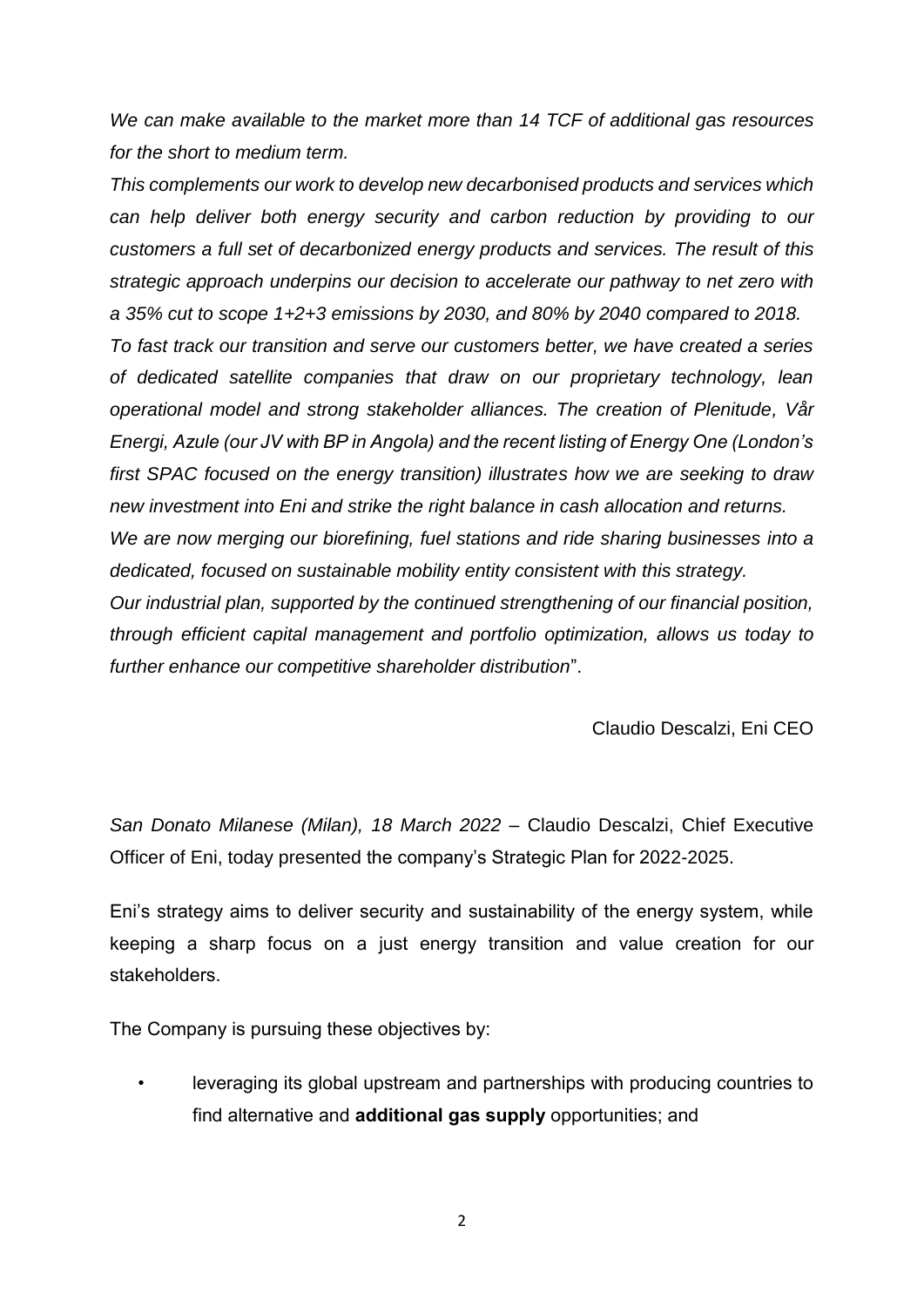• **accelerating its decarbonization targets**, working to offer progressively decarbonized services and products to our clients, in order to effectively tackle scope 1+2+3 emissions.

Eni has developed a distinctive strategic approach based on:

- **Proprietary and Breakthrough Technology –** part of Eni DNA, the Company commitment to technology leadership underpins the development of new businesses to respond to the specific decarbonization challenges of our clients in different markets;
- **New business models –** to support growth we are creating dedicated entities with tailored business models focused on their customers and the capability to independently access the capital markets. Such entities continue to benefit from Eni's R&D, HSE culture, project management and financial strengths;
- **Stakeholder alliances -** working alongside a wide range of stakeholders we develop mutually beneficial solutions, synergies and new regulatory frameworks to transform the energy system and deliver a just and inclusive transition.

### **ACCELERATED EMISSIONS REDUCTION**

Targeting a faster emissions reduction path toward net zero program.

- **Net zero scope 1+2+3**: 35% reduction by 2030 and -80% by 2040 vs 2018 levels (compared to previous targets of -25% and -65%).
- **Net zero scope 1+2** emissions cut by 40% cut by 2025 (vs 2018 levels) on the way to net zero by 2035 – five years earlier than previously planned.
- **Net zero scope 1+2 upstream**: -65% by 2025 vs 2018 confirming on track for net zero by 2030.

While reducing emissions, Eni will develop a growing offer of full decarbonized Energy solutions to customers:

- **Plenitude** is expected to offer all retail power customers green electricity as it grows its customer base to 15 million and develops more than 15GW Renewable Capacity by 2030;
- **Biorefining** capacity will growth up to 6 MTPA in the next decade;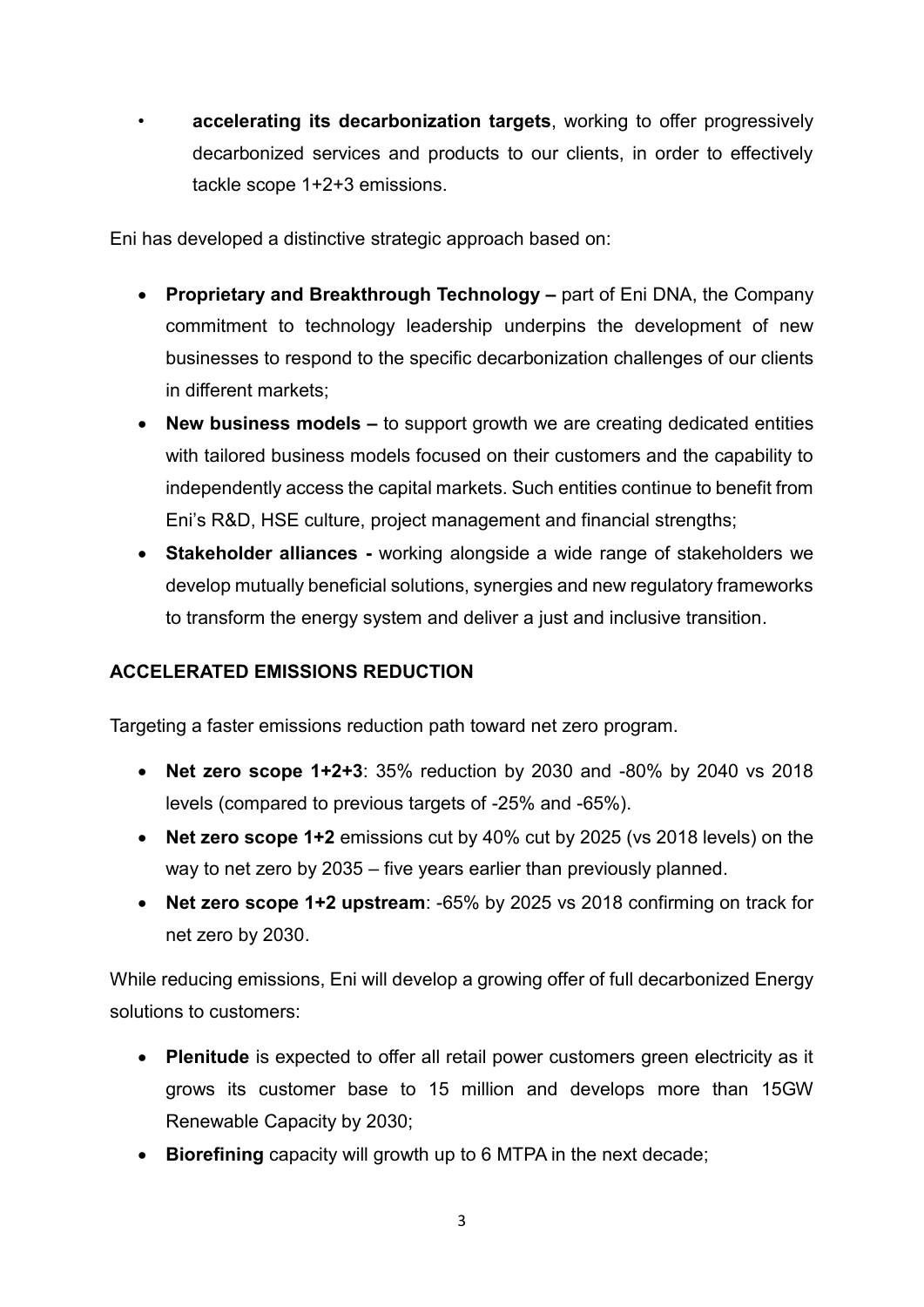**Hydrogen** will contribute in our plan for around 4 MTPA by 2050.

In the next decade the first **Magnetic Fusion** commercial plant will be developed, potentially opening the route for a limitless source of clean, safe and secure energy.

To fund this growth, Eni will increase the share of investments directed at new energy solutions to almost 30% by 2025, doubling to 60% by 2030, and up to 80% around 2040.

In a decade, these businesses will be Free Cash Flow positive and increasing to around 75% of group Free Cash Flow from 2040.

#### **ENLARGED INTEGRATED GAS PORTFOLIO**

Securing supply to premium markets through **global gas portfolio**:

- 50TCF of global portfolio of reserves and resources;
- 14TCF of additional gas available to the market in the short-medium term;
- 15MTPA of contracted LNG volume by 2025, of which 80% equity.

Eni's portfolio and global investments over the last decade put the Company in a very strong position to significantly grow its natural gas business, with around 50 TCF of reserves and resources.

Eni's gas projects are well-positioned to serve key markets and are expected to reach more than 15 MTPA of contracted LNG volumes by the end of the plan.

The Company can make available to the market, in the short-medium term, more than 14 TCF of additional gas resources.

## **NATURAL RESOURCES: DECARBONIZING AND ENHANCING THE UPSTREAM PORTFOLIO**

Eni' commitments in the upstream are grounded on enhancing the sustainability and value of the portfolio, increasing profitability and lowering carbon footprint.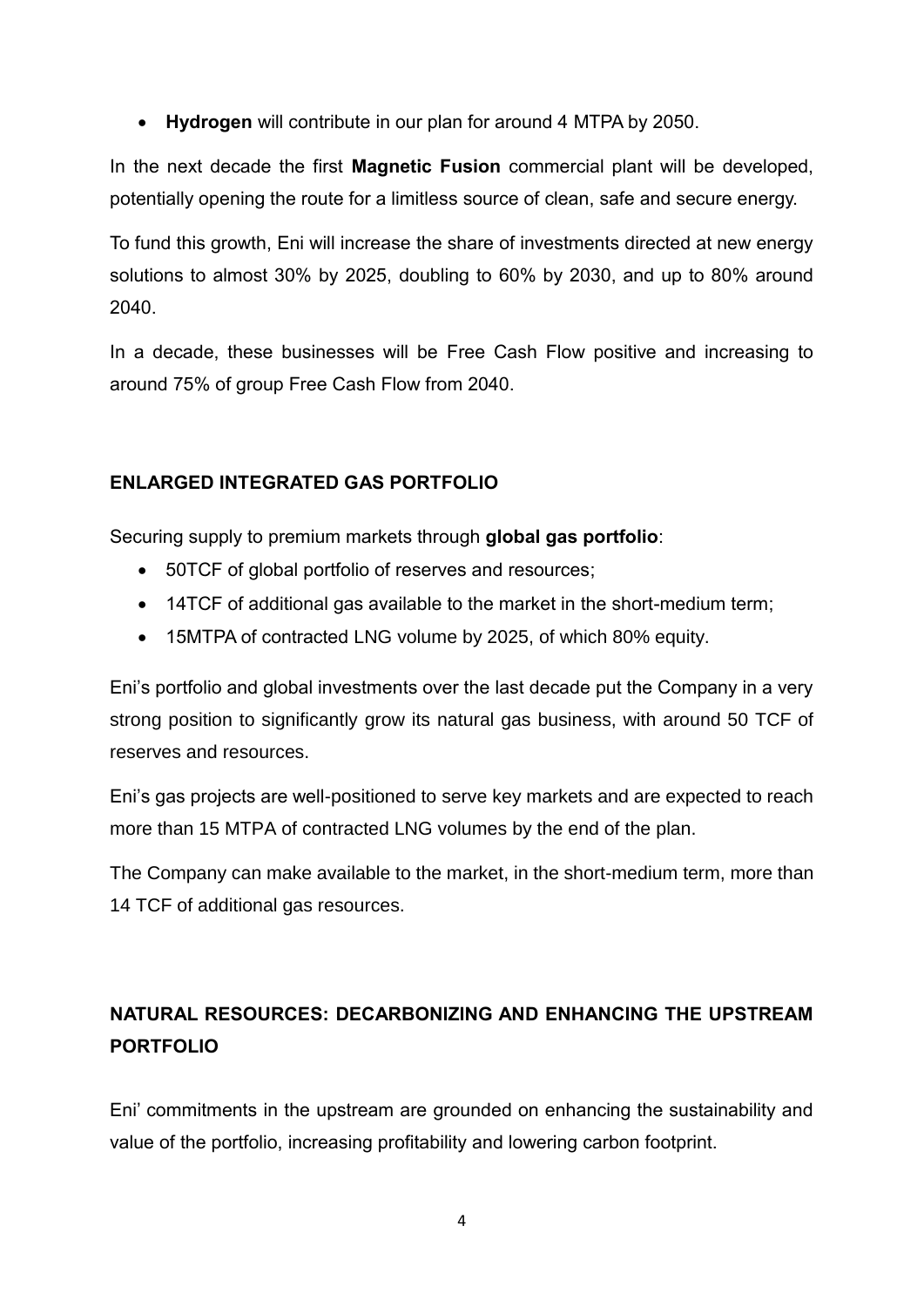- **Production**: growing at average of 3% per year (1.7Mboe/d in 2022; 1.66Mboe/d in 1Q22) to a plateau of around 1.9Mboe/d in 2025. Progressively increasing the share of gas to 60% by 2030 and up to more than 90% beyond 2040, while the oil volumes will reduce in the medium-long term.
- **Upstream Net Carbon Footprint (Scope 1+2):** decreasing of 65% by 2025 compared to 2018 on the way to net zero by 2030.
- **Reducing methane emissions:** plan in line with the Global Methane Pledge.
- **Exploration**: 2.2 bln boe of new resources in the four-year plan (UEC  $<$ \$1.5/boe).
- **CCS**: total storage target of around 10MTPA at 2030, with an overall gross capacity of around 30MTPA.
- **Capex**: around €4.9bln in 2022; €4.5bln on average during the Plan (excluding equity accounted entities).
- **Cumulative upstream organic FCF** post working capital: around €29bln in the plan.
- **Cumulative GGP FCF** post working capital of around **€2.7bln in the Plan with 2022 EBIT seen at €0.9bln**, but with significant quarterly volatility.

During the plan we will bring on-stream 11 major projects including Baleine in Cote d'Ivoire, Marine XII LNG in Congo, Coral in Mozambique, Dalma Gas in UAE and other gas projects in Italy, Indonesia and Norway. These together with ramp-ups will add almost 800kboe/d to the baseline upstream production in 2025.

Our upstream will also be more sustainable and valuable with a net carbon footprint scope 1+2 falling by 65% by 2025 (vs 2018), on-track to our 2030 net-zero target. At the same time average upstream cash neutrality will fall to around \$25/boe (\$30/boe in 2021).

We will continue focus on fast time to market projects, limiting idle capital and maximizing IRR. Equity capex will be at around €4.9bln in 2022 and €4.5bln on average during the plan (capex in the plan does not include equity accounted entities).

Over the four-year plan, Exploration activities will continue to be a distinctive factor and the main source of Eni's diversification towards a gas weighted, fast time-to-market and low breakeven portfolio with an average unit exploration cost below \$1.5/bbl.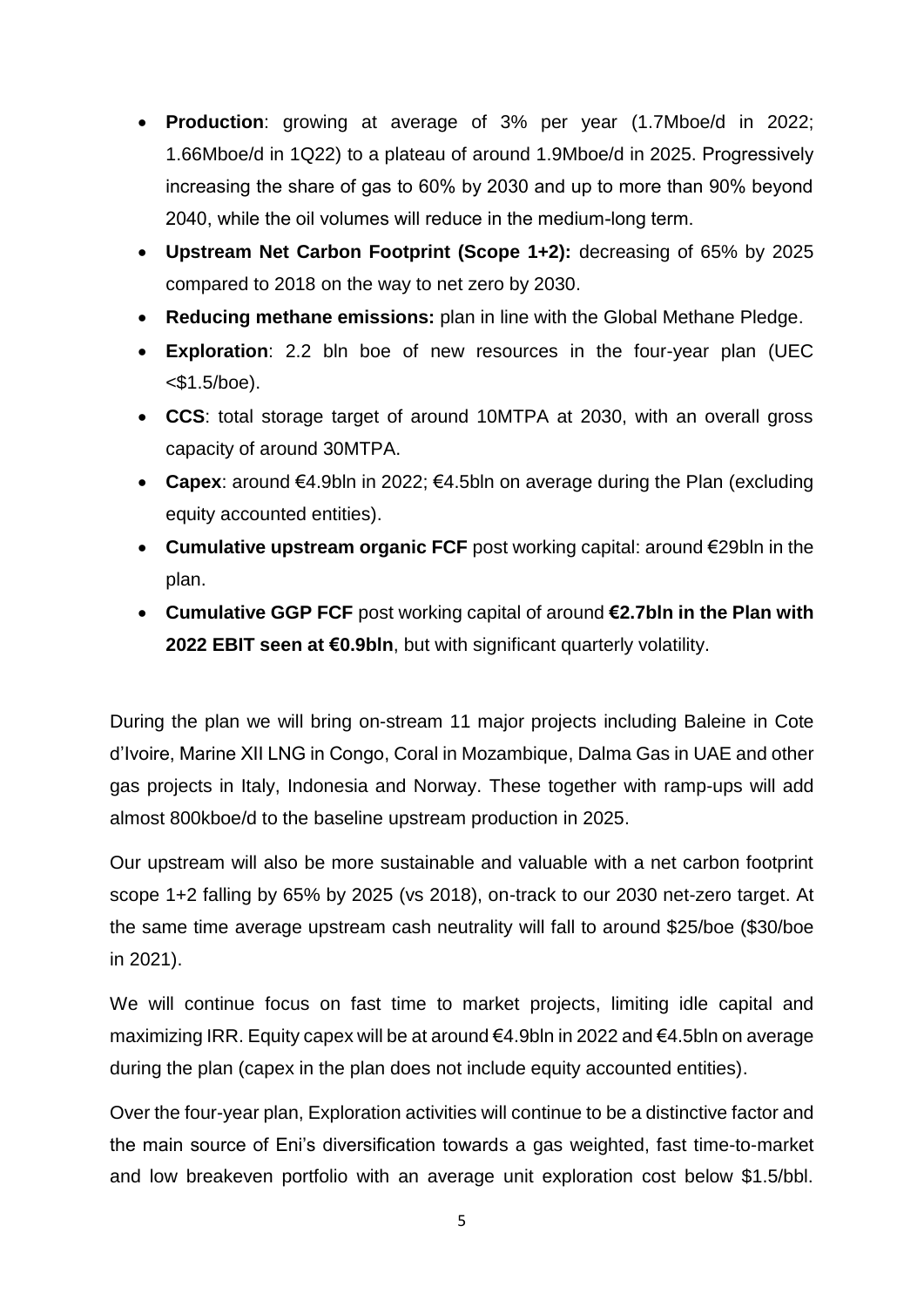Exploration will focus on infrastructure lead and near field opportunities in proven basins, with a high gas potential, targeting 2.2bln boe of overall resources.

Contractual LNG volumes are expected to exceed 15MTPA by 2025.This growth will be driven by new projects in Congo, Angola, Egypt, Indonesia, Nigeria and Mozambique where we are fast-tracking gas valorization developments. In Congo, the export project consists of two modular and flexible LNG liquefaction plants, which allow a highly competitive time-to-market. We target LNG production to start-up in 2023.

Finally, CCS plays an important role helping hard to abate industries cut their emissions. From the current projects pipeline we target storage of around 10 MTPA of our own emissions by 2030, with an overall gross capacity including 3<sup>rd</sup> party volumes of 30MTPA.

#### **ENERGY EVOLUTION: GROWING PROFITABLE NEW ENERGY BUSINESS**

Eni aims to expand the offer of decarbonized energy products and services acting as an enabler for driving down scope 3 emissions among its customers.

**Plenitude,** Eni's green power value chain company integrates renewables, energy solutions for customers and a widespread Electric Vehicle (EV) charging network, with a model designed to deliver resilient value**.** 

- **Renewable power generation:** reaching more than 2GW of installed capacity by 2022, from around 1GW in 2021, and more than 6GW by the end of the plan.
- **Retail activities:** reaching 11.5mln customers by 2025, from more than 10mln in 2022.
- **EV charging points:** expanding network in e-mobility, up to more than 30,000 charging points by 2025.
- **Plenitude's pro forma EBITDA:** more than double by the end of the plan versus 2021, up to €1.4bln.

Plenitude listing process is progressing and we have filed the Registration Document with the Italian Market Authority.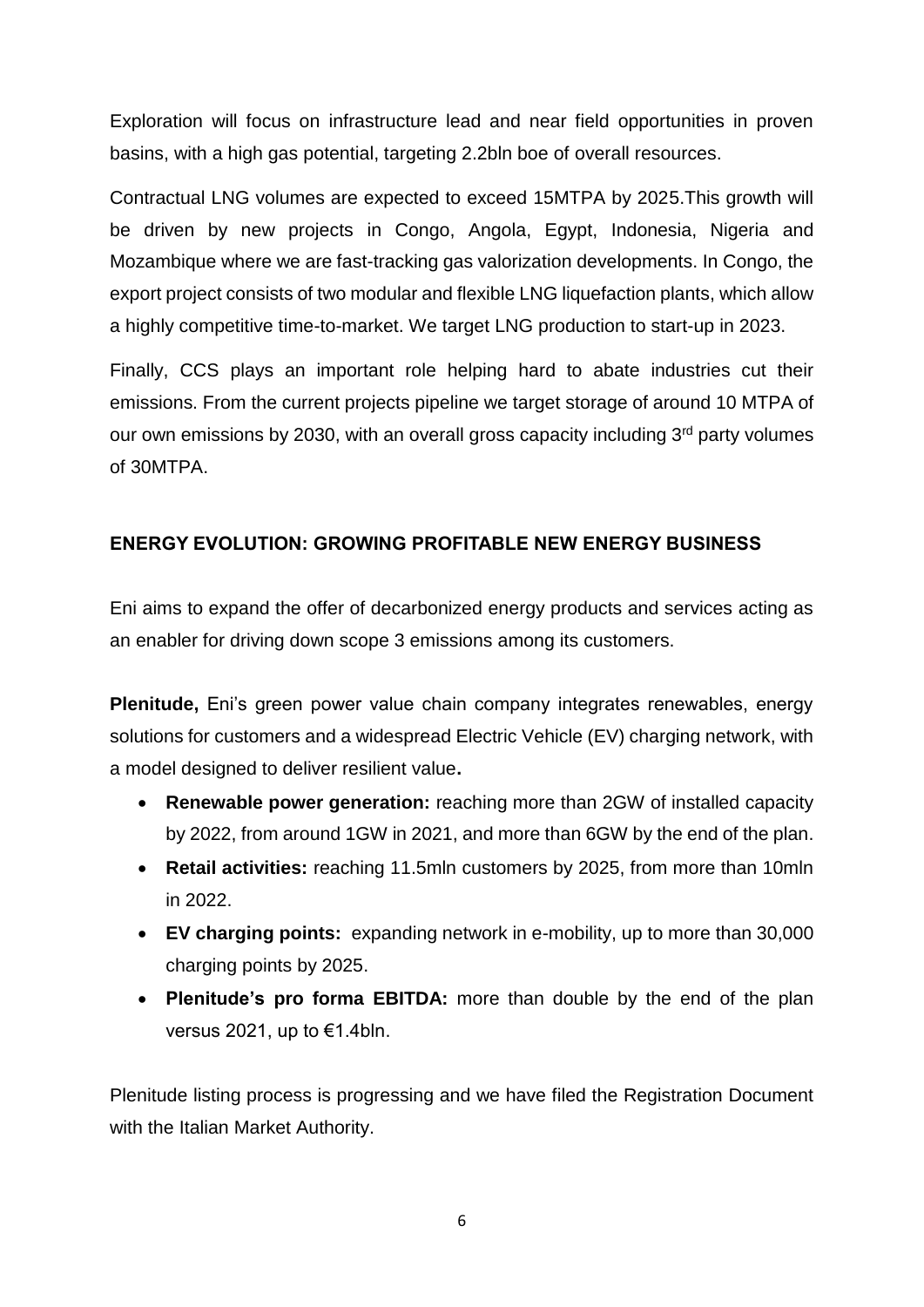**Sustainable Mobility:** Eni is merging its bio-refining and marketing operations into a Sustainable Mobility company, uniquely positioned as a multi-energy, multi-service, customer-centric business.

- **Biorefining**: capacity increasing from 1MTPA to around 2MTPA by 2025, via the expansion of the Venice plant and another traditional refinery conversion; 6MTPA will be achieved in the next decade.
- **Feedstock**: vertical integration to secure feedstock through the development of an agro-hubs network in many of the countries of Eni's existing upstream operations, targeting 35% cover by 2025.
- **Marketing:** Eni's service stations will be transformed to a place where its customers will access sustainable fuels and retail services.
- **Sustainable mobility EBITDA**: more than €0.9bln EBITDA by 2025.

The overall downstream business (R&M and Versalis) will be impacted by both a negative scenario and by increased utility costs in 2022. 2022 EBIT is expected to be negative and 1Q22 has been challenging. However, thanks to the ongoing transition towards the circular economy projects and green products, as well as an expected recovering scenario, the business is able to self-sustain its transformation over the plan period.

### **FINANCIAL STRATEGY**

Eni's disciplined financial plan is a structural component in the execution of our transition strategy.

- Average yearly **capex** of around €7bln during the plan with 2022 capex at €7.7bln (excluding equity accounted entities).
- **IRR of Upstream projects in execution at 21% @Eni Scenario.**
- **Renewable Portfolio Return for new investment: +200bps vs Plenitude WACC.**
- **Portfolio management net contribution 2022-2025 of around €3bln.**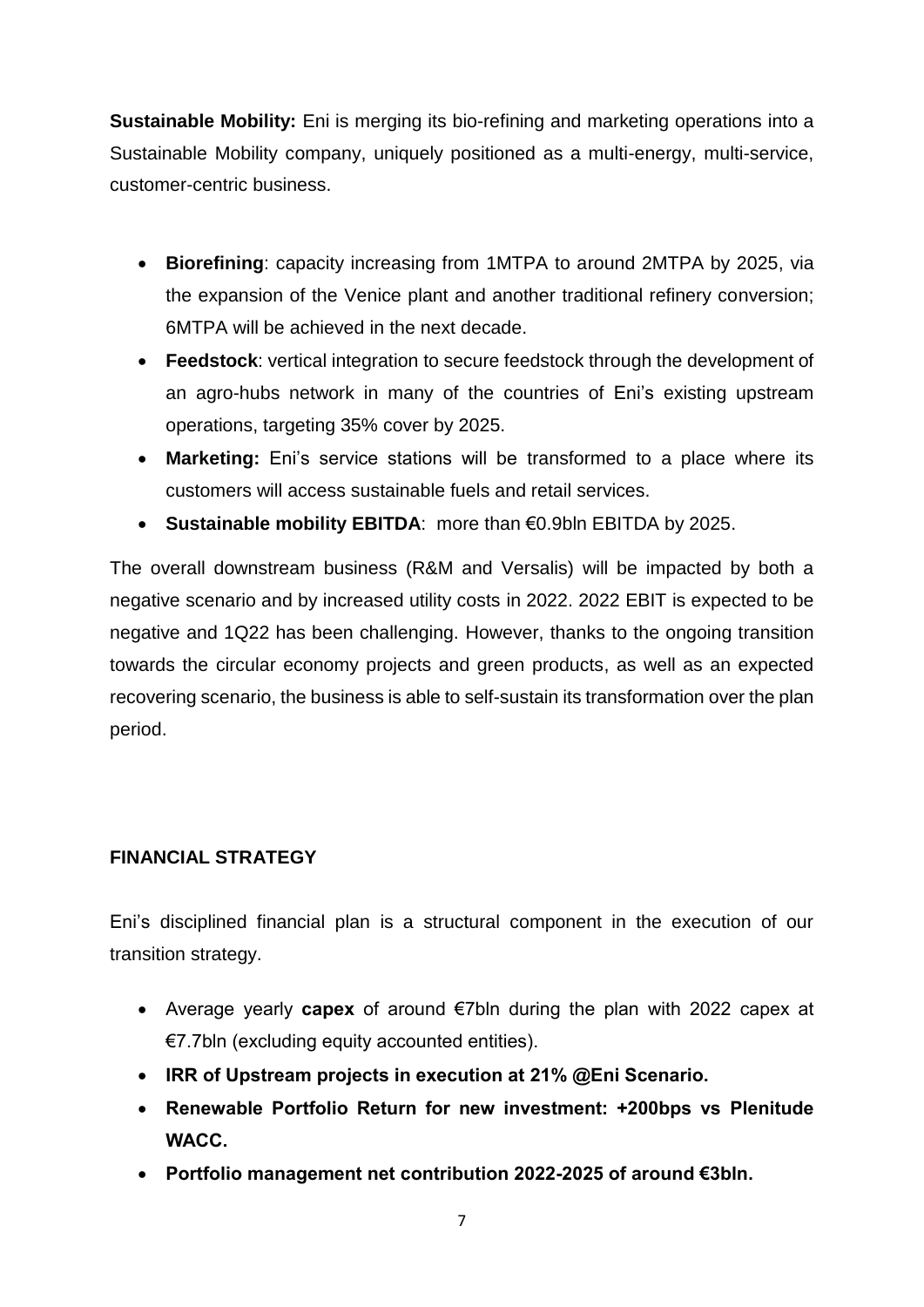- **CFFO** before working capital at replacement cost at Eni scenario **more than €14bln in 2022** and around **€55bln along the plan period.**
- Increasing **Sustainable Finance instruments**, targeting more than €13bln in 2025.
- **Cash neutrality below \$45/bbl** along the plan period.

While maintaining strict capital discipline, with average annual capex of €7bln in line with last year's plan, Eni will also continue to restructure our portfolio to focus on the real value of our businesses and to maximize our opportunities of growth.

Around 25% of capex is allocated to increasing renewable capacity and our customer base, implementing circular economy projects, building incremental biorefining capacity and expanding our sustainable mobility proposition.

Over the plan period we retain a high degree of flexibility with nearly 40% of cumulative capex uncommitted, ensuring a material buffer versus future market volatility.

Portfolio management will be a key component of our plan leveraging on the **new business models** approach and **portfolio high-grading** to deliver value.

Through Eni's **new business models approach** the Company is unlocking its asset growth potential and seeking to highlight full value through market valorization mechanisms:

- o In the upstream we intend to create further dedicated vehicles in selected geographies like we have been doing in Norway with *Vår Energi*, where we have recently launched the largest IPO in O&G in over a decade; and in Angola through our Azule Energy our business combination with BP.
- o We are speeding up new businesses and technologies related to decarbonization. Earlier this month we successfully completed the listing of the first London listed SPAC focused on the energy transition.
- o We also plan to list Plenitude, our retail, renewables and electric vehicle charging business in 2022, subject to market condition.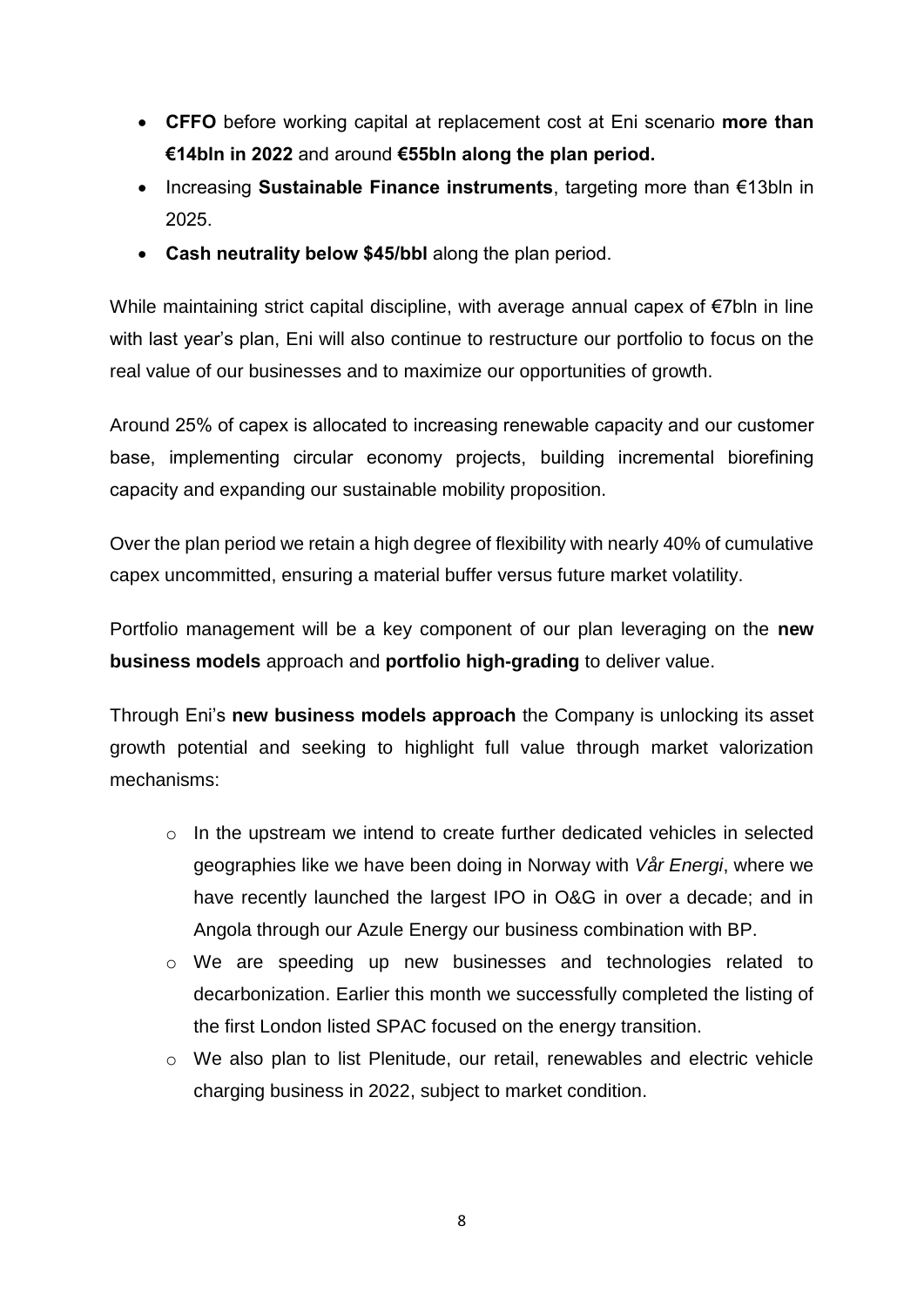Eni will also continue **portfolio high-grading**, exiting or diluting its exposure from noncore assets and countries, while evaluating tactical acquisitions to optimize our portfolio.

In the 4-year plan Eni expects to generate from these portfolio management a positive net cash contribution of around €3bln.

The Company will also continue to align its financial tools to the strategic milestones it has designed in its decarbonization plan. At the end of the plan €13bln of financing instruments will be linked to Eni strategic KPIs.

Eni is financially resilient and highly cash generative. Assuming a Brent price of 80\$/bbl CFFO before working capital at replacement cost is expected to exceed €14bln in 2022 and organic FCF before working capital at replacement cost for the year to be €6-7bln.

Over the 4-year period, at the Eni plan scenario, the Company will generate a cumulative CFFO ante working capital at replacement cost of about €55bln euro and FCF ante working capital at replacement cost of more than €25bln.

#### **Enhanced Shareholder Remuneration**

Sharing the value of Eni's strategic progress and the improved scenario with investors, Eni's Board of Directors has approved an enhanced shareholder distribution as follows:

- The annual total dividend is raised to  $\epsilon$ 0.88 per share from  $\epsilon$ 0.86, based on the 2022 Brent Reference between \$80/bbl to \$90/bbl.
- The dividend will now be paid in four equal quarterly instalments in September 2022, November 2022, March 2023 and May 2023.
- Reflecting the strength of Eni's plan and the 2022 reference price, Eni will also launch a €1.1 bln share buyback, following shareholder approval in May.
- In addition, Eni will update its 2022 buyback scenario assessment in July and October. For scenarios above \$90/bbl further buybacks equivalent to 30% of the associated incremental FCF will be made.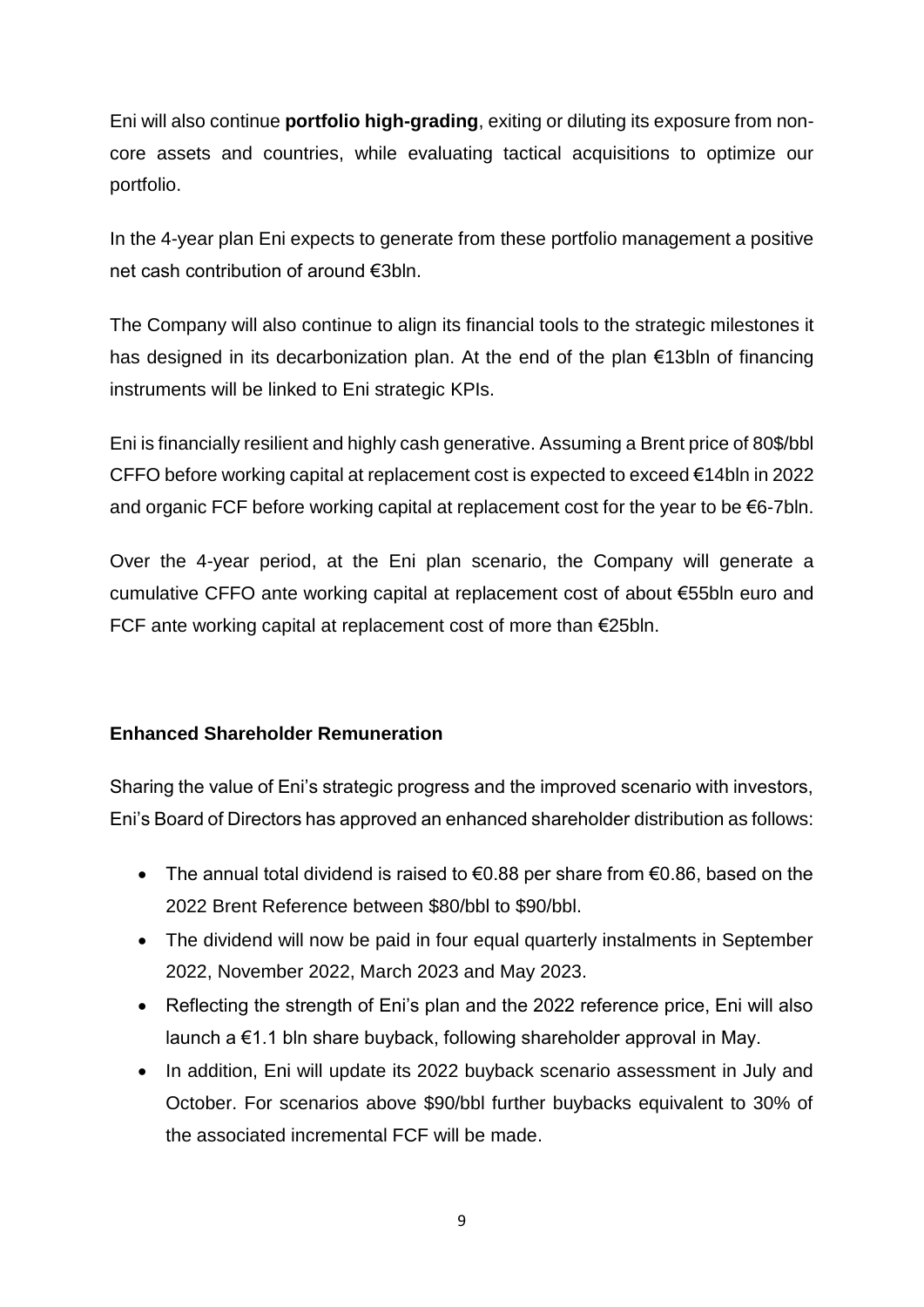Reflecting the underlying resilient performance of the business, the sliding scale of variable dividend per share from the floor level of €0.36 has also been simplified.

NOTE:

*Eni Scenario Assumption: Brent price: 80 – 75 – 70 – 70 \$/bbl from 2022 to 2025 respectively; PSV (italian gas hub) @: 688 – 452 – 363 – 293 €/kmc from 2022 to 2025 respectively; Exchange rate \$/€: 1.15 – 1.18 – 1.21 – 1.24 from 2022 to 2025 respectively. Plenitude figures (Renewables Capacity, Retail customers and EV charging points) are expressed at Eni 100% stake.*

#### **Company Contacts:**

**Press Office: Tel. +39 02 52031875 – +39 06 59822030 Freephone for shareholders (from Italy): 800 940924 Freephone for shareholders (from abroad): +800 11223456 Switchboard: +39 06 59821**

**[ufficio.stampa@eni.com](mailto:ufficio.stampa@eni.com) [segreteriasocietaria.azionisti@eni.com](mailto:segreteriasocietaria.azionisti@eni.com) [investor.relations@eni.com](mailto:investor.relations@eni.com)**

**Website: [www.eni.com](http://www.eni.com/)**

Follow @eni

- - - - - - - - -

*The securities referred to herein may not be sold in the United States absent registration or an exemption from registration under the U.S. Securities Act of 1933, as amended. Eni Gas e Luce S.p.A. società benefit does not intend to register any of the securities in the United States or to conduct a public offering of the securities in the United States. Neither this document nor the information contained herein constitutes or forms part of an offer to sell, or the solicitation of an offer to buy, securities in the United States. There will be no public offer of any securities in the United States or in any other jurisdiction.*

*This communication contains forward-looking statements. All statements other than statements of historical fact included in this communication are forward-looking statements. Forward-looking statements give the current expectations and projections of Eni S.p.A. and Eni Gas e Luce S.p.A. società benefit (collectively, the "Companies") relating to their financial condition, results of operations, plans, objectives, future performance and business. These statements may include, without limitation, any statements preceded by, followed by or including words such as "target," "believe," "expect," "aim,"*